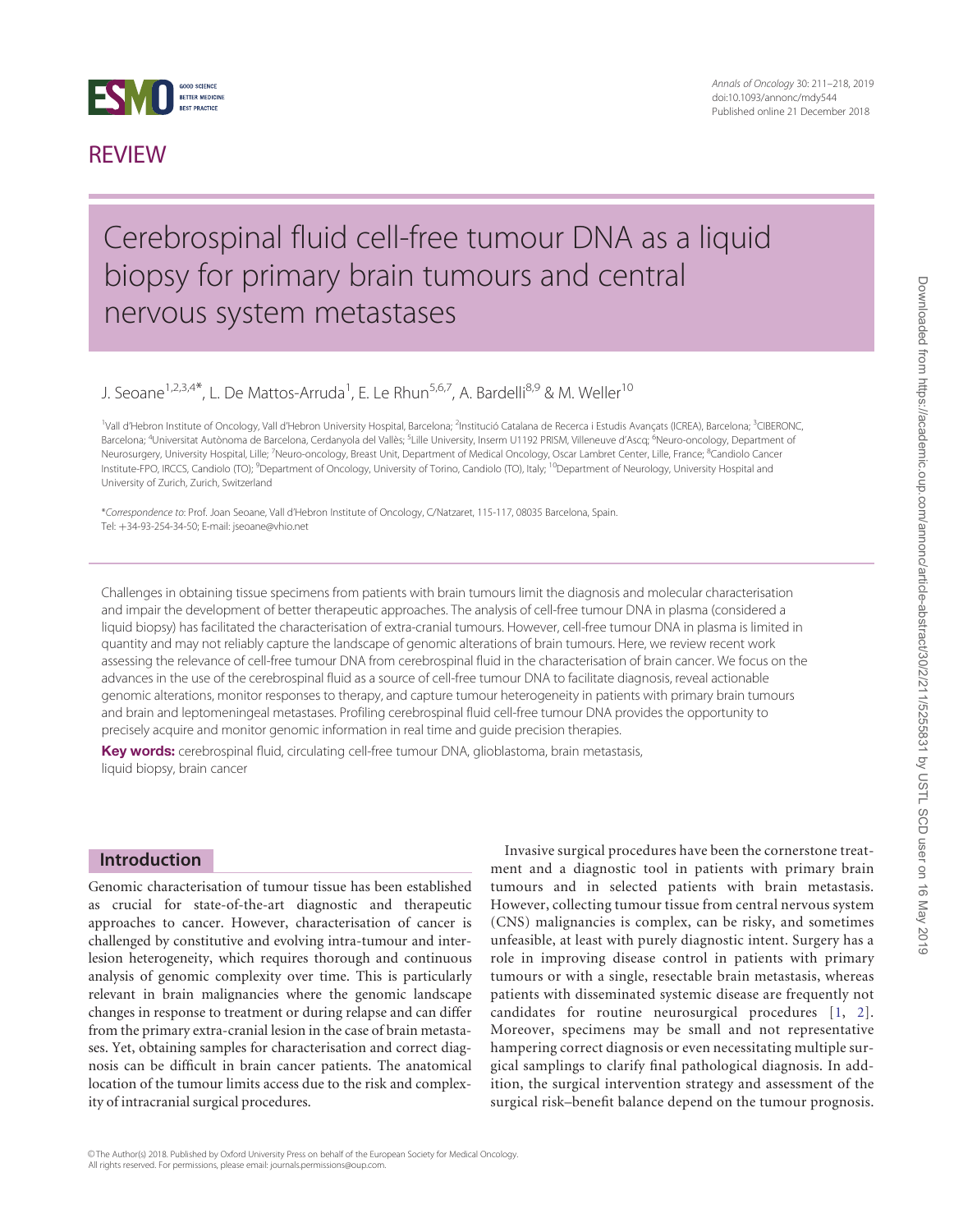# <span id="page-1-0"></span>Review Annals of Oncology

This implies that an intraoperative histological diagnosis may be required possibly delaying the surgical procedure. Repeat surgical interventions may be needed to differentiate tumour pseudoprogression induced by treatment from true relapse. The challenges in obtaining tumour tissue have led physicians to rely on primary archival tumour specimens. Thus, in some cases, therapies for brain cancer are selected based on the molecular characteristics of the primary tumour that can differ from the current tumour manifestation [[3](#page-5-0), [4](#page-5-0)].

Plasma cell-free circulating tumour DNA (ctDNA) has been used as a 'liquid biopsy' in the context of tumour genomic characterisation [\[5–](#page-5-0)[12\]](#page-6-0). ctDNA is the fraction of the total cell-free DNA that is derived from tumour cells and can be defined by the presence of genomic alterations. ctDNA detected in plasma has shown promise in characterising tumours and allowing patients and their cancers to be monitored over time. Analyses of mutations in plasma ctDNA have demonstrated high concordance with genomic alterations in the tumour [[10\]](#page-6-0).

However, in the context of primary brain tumours and brain metastasis, plasma ctDNA has been shown to be in low abundance and present in a limited number of patients [\[8,](#page-5-0) [13–16](#page-6-0)]. Importantly, the cerebrospinal fluid (CSF) is in intimate contact with brain malignancies and has been recently proved to contain ctDNA. The CSF space involves the intracerebral ventricles, subarachnoid spaces of the spine and brain (cisterns and sulci), and the central spinal cord canal. The CSF is renewed three to five times daily and is produced by the choroid plexus. The CSF circulates in a craniocaudal direction from ventricles to spinal subarachnoid space from where it is removed via craniocaudal lymphatic routes and the venous system [[17\]](#page-6-0). The CSF space is separated from the vascular system by the blood–CSF barrier, while the blood–brain barrier is located between the brain parenchyma and the vascular system [\[18](#page-6-0)].

CSF has been explored as a source of ctDNA for precisely characterising brain cancers. Studies reported before the era of highthroughput sequencing showed that some molecular alterations or gene mutations can be detected in the DNA present in the CSF of patients with brain tumours [[19–24\]](#page-6-0). Importantly, massively parallel sequencing methods have recently been used to analyse cell-free tumour DNA from CSF to comprehensively characterise somatic alterations including gene mutations and copy number alterations [[15,](#page-6-0) [25–29\]](#page-6-0) (Table [1](#page-2-0)).

DNA was isolated from CSF (ranging from 0.75 to 10 ml) usually obtained from a lumbar puncture and DNA sequencing (i.e. droplet digital PCR, targeted sequencing, whole-exome sequencing, or shallow whole-genome sequencing) allowed the identification of ctDNA. Notably, CSF ctDNA enabled the identification of genomic alterations in patients with systemic metastatic burden including brain metastasis, or disease restricted to the brain (primary tumours and brain metastasis) [\[15](#page-6-0), [25–27](#page-6-0)]. Higher grade brain tumours were more likely to exhibit detectable CSF ctDNA than lower grade ones [\[26](#page-6-0)] and, in some cases, the distance of the tumour to CSF spaces could determine the amount of CSF ctDNA [\[27\]](#page-6-0).

Here, we focus on the studies related to ctDNA obtained from CSF. Nowadays, the CSF liquid biopsy is increasingly allowing molecular diagnoses, providing information on prognosis, facilitating the identification of new actionable genomic alterations, aiding in monitoring response to therapy, and allowing deconvolution of tumour heterogeneity in patients with CNS cancer (Figure [1\)](#page-3-0).

# Primary brain tumours

## Diagnostic considerations

Primary brain tumours encompass a large variety of lesions with diverse natural course, response to treatment, and prognosis. The histological grade and molecular genetic make-up determine prognosis, with median overall survivals ranging from <1 year (e.g. in glioblastoma of the elderly) to long-term survival including cures (e.g. pilocytic astrocytoma and other rare circumscribed lesions). The clinical hallmark of glioblastoma is aggressive growth, local invasiveness, and inexorable recurrence [[30–32\]](#page-6-0). In recent years, the development of novel sequencing technologies and DNA methylation profiling coupled to bioinformatics tools has yielded an unparalleled, comprehensive view of the genome and epigenome of brain tumours [[33](#page-6-0)–[36](#page-6-0)].

The 2016 update of the WHO classification incorporated well established molecular parameters into the classification of brain tumours, specifically gliomas. The analysis of the CSF ctDNA of a cohort of diffuse gliomas indicated that they could be subtyped by analysing the IDH1 and IDH2, ATRX, TP53, TERT, H3F3A and HIST1H3B mutational status, facilitating the classification of diffuse gliomas and providing prognostic information [[28](#page-6-0)]. Moreover, the presence of mutations in the TERT promoter found in CSF ctDNA correlated with outcome [\[37\]](#page-6-0). In the case of diffuse midline gliomas, the detection of H3F3A and HIST1H3B mutations in the CSF could confirm diagnosis [[28](#page-6-0)]. This is of major relevance since the anatomical location of this type of tumours increases the risk of obtaining surgical specimens.

CSF ctDNA was detected in a large proportion of patients with brain primary tumours (Table [1\)](#page-2-0). However, CSF ctDNA is not found in all brain tumours. For example, in some low grade gliomas, CSF ctDNA was not detected or was not informative [[28](#page-6-0)]. Technological advances may improve sequencing sensitivity in the future, thus reducing the number of non-informative cases.

# Therapeutic considerations

ctDNA diagnostic applications with potential therapeutic implications remain limited for adult patients with primary brain tumours. The most relevant biomarker for glioblastoma in terms of choice of therapy remains promoter methylation of the MGMT gene [[38\]](#page-6-0). Efforts at the detection of MGMT promoter methylation in CSF of glioma patients showed higher sensitivity than in plasma [\[39](#page-6-0)]. Future applications with therapeutic impact are likely to include the monitoring of EGFRvIII and amplified epidermal growth factor receptor (EGFR) in patients undergoing EGFR-targeted therapy [[40\]](#page-6-0). The evaluation of ctDNA during the follow-up of patients and especially at recurrence can confirm the molecular status and may help to deliver precision therapies.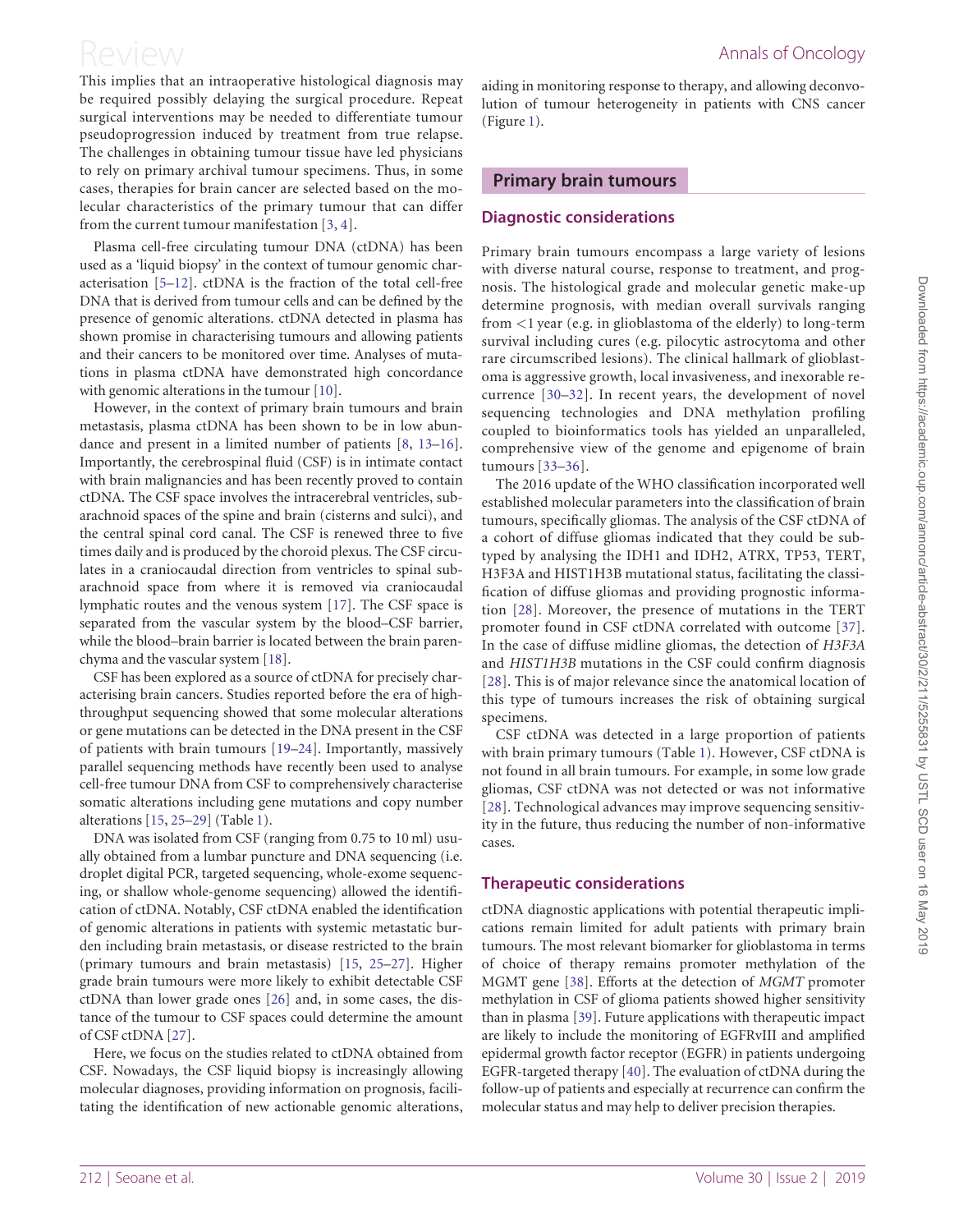| Table 1. Studies detecting ctDNA in CSF                                                                  |                                                                                                                                   |                                                                                                                                |                                                    |                                                                                                                                                                                          |                                           |                                           |        |
|----------------------------------------------------------------------------------------------------------|-----------------------------------------------------------------------------------------------------------------------------------|--------------------------------------------------------------------------------------------------------------------------------|----------------------------------------------------|------------------------------------------------------------------------------------------------------------------------------------------------------------------------------------------|-------------------------------------------|-------------------------------------------|--------|
| <b>Patient population</b>                                                                                | Sequencing technologies                                                                                                           | Method for CSF collection/<br>amount collected                                                                                 | Tumour-derived<br>CSF (% of cases)<br>DNA found in | <b>Main findings</b>                                                                                                                                                                     | with plasma<br>Comparison<br><b>CtDNA</b> | Extra-cranial Refs<br>analysed<br>disease |        |
| Four glioblastoma, 2 medulloblas-<br>toma, and 17 brain metastases<br>(from breast and NSCLC)            | Targeted capture massively parallel<br>sequencing, digital droplet PCR                                                            | Lumbar puncture, cerebral shunts,<br>Asdopte                                                                                   | $58 - 60$                                          | tumours and produces better results<br>CSF ctDNA is enriched in brain<br>than plasma ctDNA                                                                                               |                                           |                                           | [15]   |
| cord tumours                                                                                             | sequencing, whole-exome sequenc-<br>Thirty-five primary brain and spinal Targeted capture massively parallel<br>ing in four cases | Cerebral shunts (during surgical pro-<br>cedure)/average of 4.8 ml<br>$(\text{range}=0.75-10 \text{ ml})$                      | $57 - 88$                                          | All adjacent tumours to the CSF reser-<br>voir had CSF ctDNA detectable                                                                                                                  |                                           |                                           | $[26]$ |
| Twelve primary brain tumours and<br>41 brain metastases                                                  | Targeted capture massively parallel<br>sequencing                                                                                 | Lumbar puncture and one sample<br>Ommaya reservoir/5 ml of CSF                                                                 | 50-63                                              | kinase inhibitor therapy is identified in<br>whose CNS disease progresses during<br>Drug-resistance mutations in patients<br>CSF ctDNA                                                   |                                           |                                           | [27]   |
| ingioma, five brain metastases and<br>A vestibular schwannoma, a men-<br>three leptomeningeal metastases | Targeted amplicon sequencing and<br>digital PCR                                                                                   | (during surgical procedure)/1-10 ml<br>Lumbar puncture, cerebral shunts<br>of CSF                                              | 85                                                 | Tumour mutations were detectable in<br>the CSF ctDNA of patients with differ-<br>ent types of brain tumours                                                                              |                                           |                                           | $[25]$ |
| Twenty primary diffuse glioma<br>tumours                                                                 | Targeted amplicon sequencing and<br>digital PCR                                                                                   | Lumbar puncture before surgery; two<br>samples cisterna magna, one sample<br>cerebral shunt/2 ml of CSF                        | 85                                                 | the CSF ctDNA allowing the subclassifi-<br>TP53, ATRX, TERT, H3F3A, HIST1H3B in<br>A sequencing platform to simultan-<br>eously test seven genes IDH1, IDH2,<br>cation of diffuse glioma |                                           |                                           | $[28]$ |
| Thirty-eight TERT mutant glioblast-<br>oma (34 primary and 4 recurrent<br>qlioblastoma)                  | Sequenced uni-directionally on an<br>NGS system, digital droplet PCR<br>Ion Torrent PGM                                           | Directly after opening the dura (durot-<br>vexity subarachnoid space/2-4 ml of<br>omy), through dissection of the con-<br>55   | $78 - 98$                                          | CSF ctDNA identifies TERT promoter<br>mutations                                                                                                                                          |                                           |                                           | $[37]$ |
| Thirteen glioma tumours                                                                                  | Untargeted, low-coverage WGS<br>(<0.4×) to detect SCNAs                                                                           | Lumbar puncture/10 ml of CSF                                                                                                   | 39                                                 | DNA fragmentation allows detection<br>of ctDNA in CSF using sWGS data at<br>Combining analyses of SCNAs with<br>ow cost                                                                  |                                           |                                           | [29]   |
| CNS, central nervous system; GBM, glioblastoma; LM, leptomeningeal                                       |                                                                                                                                   | metastasis; NSCLC, non-small cell lung cancer; SCNAs, somatic copy number alterations; s-WGS, shallow whole-genome sequencing. |                                                    |                                                                                                                                                                                          |                                           |                                           |        |

# <span id="page-2-0"></span>Annals of Oncology  $\mathsf{Rev}$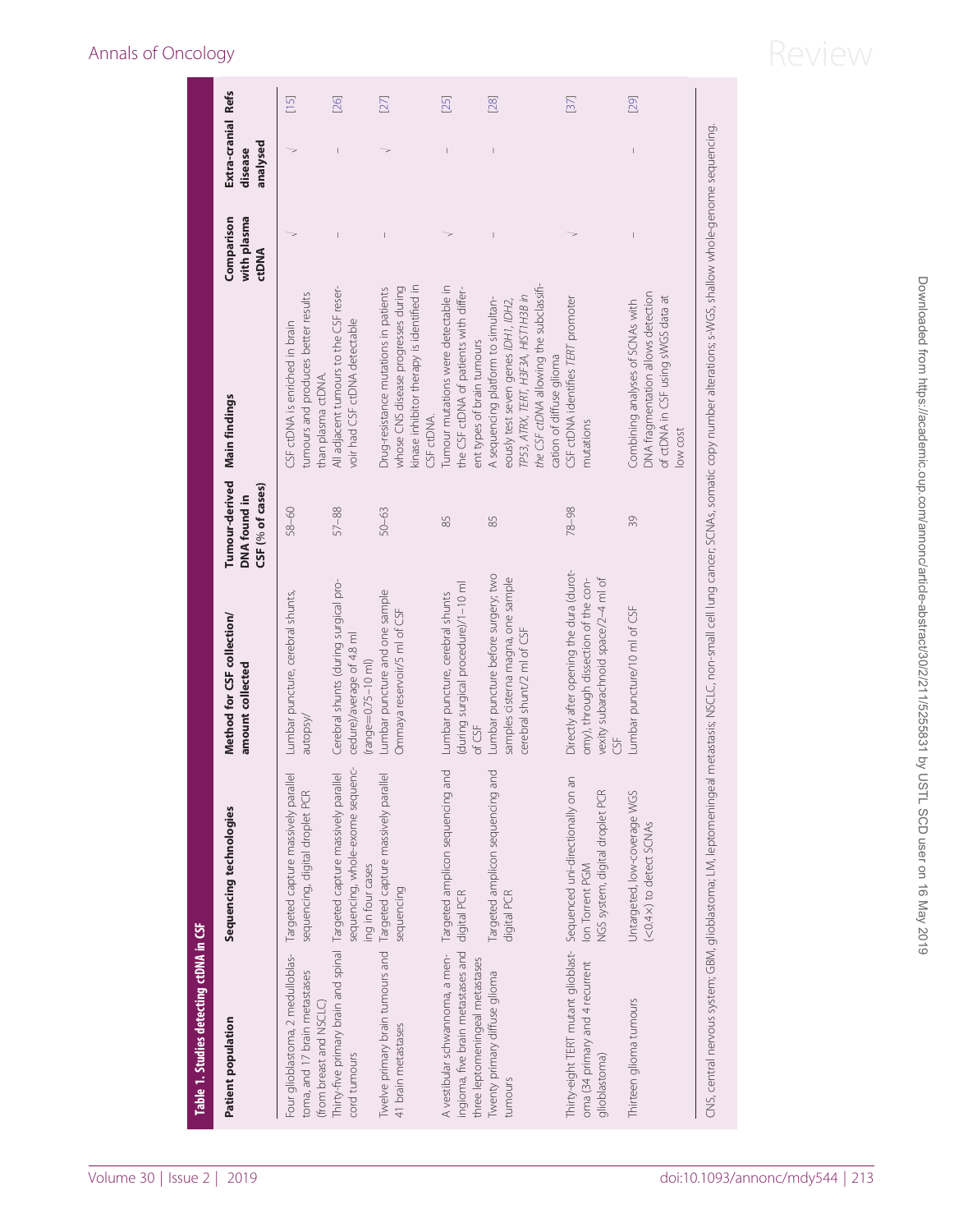# <span id="page-3-0"></span>Review Annals of Oncology



Figure 1. Potential use of CSF ctDNA as a liquid biopsy for primary brain tumours and brain metastasis.

## Brain metastases

## Diagnostic considerations

Brain metastases from solid tumours are more frequent than primary brain tumours. They may occur in 20%–40% of advanced stage cancers, particularly in lung cancer, breast cancer and melanoma [[41–43](#page-6-0)]. Recent reports on the branched evolution of cancer at different sites including metastasis to the brain have reinforced the need of sequential molecular profiling across the disease trajectory [\[4](#page-5-0), [44\]](#page-6-0). Brain metastases exhibit different genomic alterations than the primary extra-cranial tumours [\[4](#page-5-0)] indicating that the brain lesion-specific genomic alterations should be identified to select the optimal therapeutic approach [\[4,](#page-5-0) [45](#page-6-0)]. CSF ctDNA and not plasma ctDNA can be a good surrogate marker in such situations since ctDNA from brain lesions is enriched in the CSF.

Trunk mutations, present in all cancer cells, as well as private genomic alterations, present in just a subpopulation of cells or in specific metastatic lesions, can be identified in the CSF [\[15](#page-6-0), [27\]](#page-6-0). This allows opportunities for deconvolving tumour heterogeneity. CSF and plasma ctDNA were compared in a series of samples that included multiregional metastatic sites from postmortem specimens of patients with disseminated breast cancers including brain metastases [[15](#page-6-0)]. For example, mutations found in the CSF ctDNA allowed to discern the origin of leptomeningeal and brain metastasis implants separately in a patient with Li Fraumeni syndrome and two concurrent tumours, a metastatic breast cancer and esthesioneuroblastoma [[15](#page-6-0)]. CSF ctDNA analysis captured trunk mutations and, importantly, private mutations to the brain and to the meningeal deposits. These observations highlight the potential applications of CSF ctDNA to complement diagnosis of brain metastasis.

# Therapeutic considerations

Several targeted therapeutic agents have demonstrated clinical activity against established brain metastases [[46–](#page-6-0)[55](#page-7-0)] and

monitoring actionable mutations and therapy resistance using CSF ctDNA appears to be an application of CSF-based liquid biopsies that could be close to clinical practice.

First- (erlotinib and gefitinib) and second-generation (afatinib) EGFR tyrosine kinase inhibitors (TKI) have shown activity against brain metastasis from non-small-cell lung cancers (NSCLC) that harbour EGFR mutations [[56–58\]](#page-7-0). A number of third-generation EGFR-TKI that also target mutant EGFR T790M, which confers therapeutic resistance, are in various phases of clinical investigation to target brain metastases (osimertinib, rociletinib, ASP-8273, HM-61713). In anaplastic lymphoma kinase (ALK) gene-rearranged (ALK)-NSCLC, secondgeneration ALK inhibitors with increased potency such as alectinib and ceritinib have apparently superior CNS penetration compared with crizotinib and share significant therapeutic potential [[53](#page-6-0)–[55\]](#page-7-0). Breast cancer studies have focussed primarily on targeted therapies [e.g. lapatinib, pertuzumab, ado-trastuzumab emtansine (T-DM1)] used for HER2-positive cancers [\[51](#page-6-0), [52,](#page-6-0) [59](#page-7-0), [60](#page-7-0)]. In patients with melanoma and brain metastases, substantial clinical activity has been observed with BRAF and MEK inhibitors, e.g. dabrafenib plus trametinib [[49,](#page-6-0) [61](#page-7-0)], resulting in an intracranial response rate of nearly 60% [\[61](#page-7-0)]. Ongoing clinical trials exploit the cytotoxic T-lymphocyte-associated antigen 4 and programmed death 1 pathways as target for immune checkpoint inhibitor therapy [[50,](#page-6-0) [62\]](#page-7-0). Actionable genomic alterations with potential therapeutic implications have been identified in the CSF ctDNA [\[15](#page-6-0), [25–27\]](#page-6-0), including EGFR, ALK, HER2, BRAF-targetable kinases, and others associated with DNA integrity such as BRCA1 and BRCA2 [\[63](#page-7-0)].

Analysis of CSF ctDNA has also shown gene mutations associated with therapy resistance [[15](#page-6-0), [27](#page-6-0), [64](#page-7-0)]. Drug-resistance mutations in patients whose CNS disease progressed during TKI therapy (EGFR, ALK, HER2, or BRAF) were identified in CSF ctDNA in one-third of cases [\[27](#page-6-0)]. This included a NRAS G12R mutation in the CSF of a BRAF V600E-mutant (and NRASnegative) melanoma; a PIK3CA H1047R mutation in the CSF of a HER2-amplified breast cancer patient, potentially associated with trastuzumab resistance; and an EGFR T790M mutation in the CSF of a patient with EGFR-mutant NSCLC who did not respond to a second-generation EGFR-TKI [[27\]](#page-6-0). ESR1 mutations can confer resistance to aromatase inhibitor therapy in advanced estrogen receptor-positive breast cancers, but not to fulvestrant [[65](#page-7-0), [66](#page-7-0)]. A clinical trial is evaluating *ESR1* mutations in plasma ctDNA to predict the efficacy of a change of the hormone therapy (aromatase inhibitor changed to fulvestrant) (ClinicalTrials.gov Identifier: NCT03079011). Translation of this type of clinical trial design to the setting of patients with brain metastasis is envisioned using liquid biopsies. In the context of multiple metastases and discordant clinico-radiological findings, analysing a singlelesion biopsy is inadequate in guiding the selection of targeted therapy [[67](#page-7-0)]. Parallel analyses of serial CSF and plasma ctDNA samples may be warranted.

Although the most common initial clinical presentation of metastatic HER2-positive breast cancer is with extra-cranial metastases, CNS progression occurs in a substantial proportion of patients during the course of the disease [\[68](#page-7-0)]. It has also been shown that extensive extra-CNS disease control, with HER2 targeting, might drive high incidence of CNS progression [\[69,](#page-7-0) [70\]](#page-7-0). This situation remains a major challenge where genomic analysis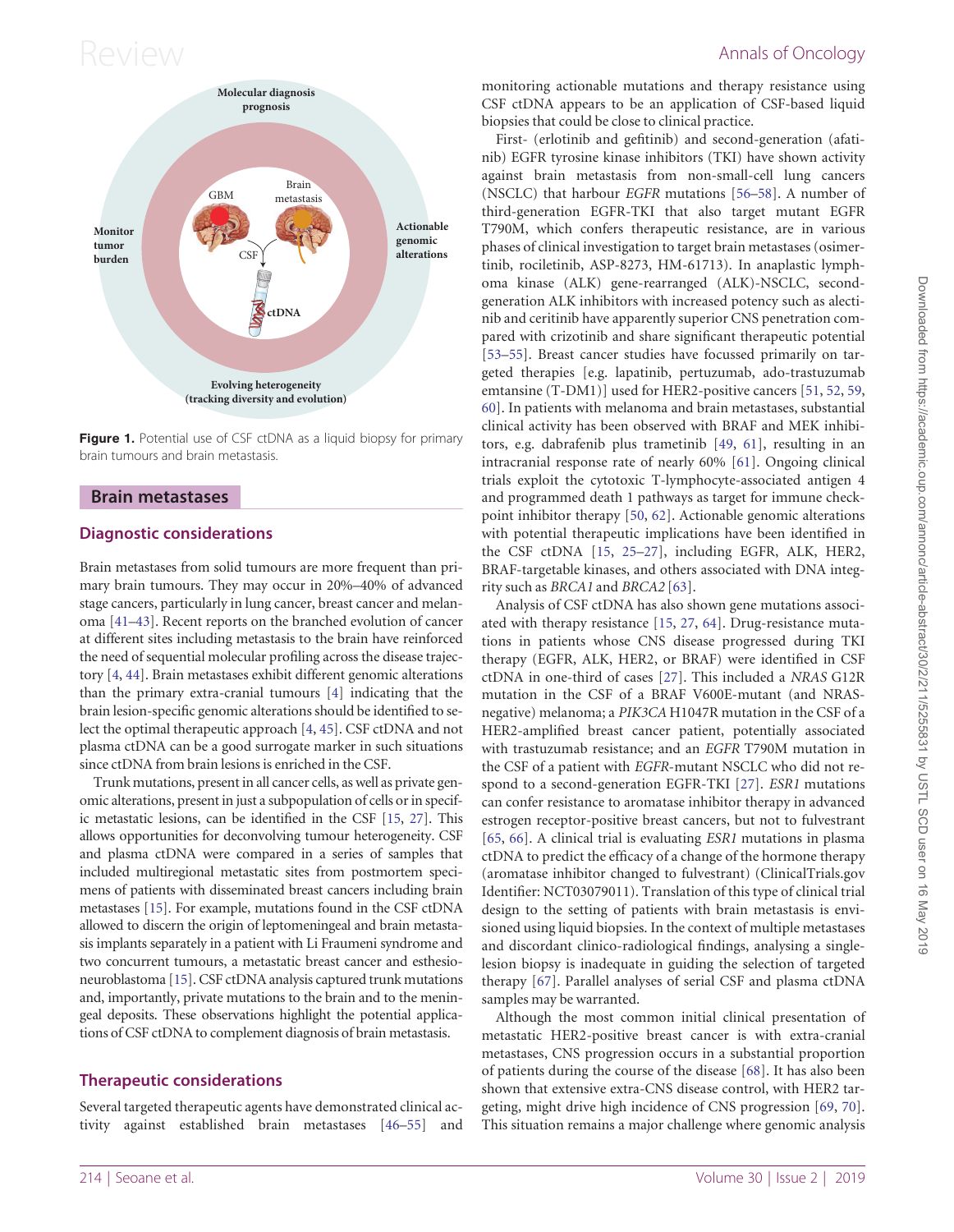of ctDNA in the CSF might allow interrogation of the molecular status of progressive CNS metastasis. For example, in a case vignette, CSF ctDNA analysis captured CNS genomic alterations in patients with absent or minimal extracranial tumour disease burden, where plasma ctDNA profiling did not play a diagnostic role [\[15](#page-6-0)]. A HER2-positive metastatic breast cancer patient with divergent responses of brain metastases underwent autopsy. Copy number alteration testing of three spatially separated brain metastases, in addition to CSF ctDNA and plasma ctDNA sampling, showed ERBB2 amplification, a hallmark of HER2-positive breast cancer in CSF ctDNA and not in the plasma analysis [[15](#page-6-0)].

# Leptomeningeal metastases

### Diagnostic considerations

Leptomeningeal metastasis, defined by the multifocal seeding of the leptomeninges by malignant cells, is a rare but often rapidly fatal manifestation of advanced cancer [\[71–73\]](#page-7-0). Diagnosing leptomeningeal metastasis relies on clinical symptomatology, MRI, and on detecting malignant cells in the CSF through CSF cytology. Its incidence is increasing and prognosis remains poor despite radiotherapy, systemic and intrathecal chemotherapy, and precision treatments in molecularly selected patients [\[71,](#page-7-0) [72\]](#page-7-0).

Two principal diagnostic applications of ctDNA studies in patients with leptomeningeal metastasis emerge: first, detecting CSF ctDNA in patients with leptomeningeal metastasis may complement diagnostic profiling in patients with negative cytology, second, identifying actionable genomic alterations in CSF ctDNA has the potential to define an optimal targeted therapy [\[15](#page-6-0)]. CSF ctDNA revealed mutations in 50% of patients with primary brain tumours despite their CSF being negative for malignant cells [\[27](#page-6-0)], further, among patients with brain metastases, somatic mutations were found in 100% of patients with positive cytology and in 25% of patients with negative cytology [[27\]](#page-6-0).

A pivotal study compared CSF profiling with CSF cytology results in the same CSF extraction [[15\]](#page-6-0). Analysis of three metastatic breast cancer patients with clinical signs and symptoms suggestive of leptomeningeal metastasis showed that CSF ctDNA analysis was more sensitive than cytology in detecting leptomeningeal metastasis, and leptomeningeal infiltration was confirmed during autopsy [\[15](#page-6-0)]. A molecular case report compared paired profiling of matched CSF ctDNA and plasma ctDNA from a patient with HER2-positive metastatic breast cancer. The patient developed CNS progression and leptomeningeal metastasis whereas the systemic extracranial metastases showed a clinical and radiological response to treatment with T-DM1 [[74\]](#page-7-0). CSF ctDNA revealed an enrichment of ERBB2 amplification, MYC amplification and PIK3CA and TP53 driver gene mutations, presumably reflecting CNS progression whereas decreasing mutant allelic fractions of selected mutations in plasma ctDNA likely reflected a partial clinical response in the extracranial compartment [\[74](#page-7-0)]. In metastatic melanoma spreading to the leptomeninges, CSF examination using PCR-based techniques has been successfully used for diagnosis and monitoring response to therapy based on the detection of driver mutations, e.g. affecting BRAF [\[64](#page-7-0), [75\]](#page-7-0).

# <span id="page-4-0"></span>Annals of Oncology  $\mathsf{Review}$

Further work is warranted to consolidate CSF ctDNA as a complementary tool for the diagnosis and characterization of leptomeningeal metastasis. Accordingly, the EANO ESMO guideline advises caution in over-interpreting ctDNA detected in CSF as a proof of leptomeningeal seeding.

# Therapeutic considerations

Recent and ongoing studies address the role of CSF ctDNA in patients with EGFR-mutant NSCLC and leptomeningeal metastasis [\[27](#page-6-0), [64](#page-7-0)]. Forty NSCLC patients with suspected leptomeningeal metastasis were profiled, including 35 patients with a confirmed leptomeningeal metastases [\[64\]](#page-7-0). EGFR T790M and MET amplification were detected in 21% and 39% in CSF ctDNA, respectively, suggesting a resistance profile to EGFR-TKI associated with leptomeningeal disease. The BLOOM study (ClinicalTrials.gov Identifier: NCT02228369) investigates osimertinib, an oral, irreversible third-generation EGFR-TKI selectively active against the EGFR T790M resistance mutation [\[76](#page-7-0)]. Encouraging activity has been seen in patients with leptomeningeal metastasis from NSCLC and results of EGFR-mutant ctDNA analyses are being awaited (ClinicalTrials.gov Identifier: NCT02228369) [[77\]](#page-7-0). Thus, ctDNA analysis should be considered for the EGFR and T790M status in the CSF at diagnosis and in case of suspicion of progression of NSCLC leptomeningeal metastases to guide the therapeutic decision.

# Road to clinical practice

To integrate the assessment of ctDNA obtained from CSF liquid biopsies into current standards of care, several questions and controversies have to be addressed. For almost all primary brain tumours, extent of resection is an important prognostic factor. Thus, situations where a surgical intervention is not an option, but a diagnosis would still be welcome, are rare. These might include patients with major comorbidities thought to be at high risk of complications, e.g. those with high bleeding risk for various reasons. Furthermore, there are instances where initial stereotactic biopsies of brain lesions are not informative and where nonneoplastic lesions, e.g. neuroinflammatory or neuroinfectious diseases are a differential diagnosis. In these cases, detection of tumour-defining genomic alterations in the CSF ctDNA may greatly aid in further management. Furthermore, DNA methylation profiling may represent a novel approach that will undoubtedly also be explored for confirming tumour diagnoses from small tissue samples, including CSF [\[36\]](#page-6-0). Future studies will also need to determine in how far serial assessments of ctDNA load in the CSF may aid in situations where response assessment based on MRI alone remains challenging, including brain tumours treated with immunotherapy, and help clinical decision making.

The situation is different for patients with brain metastases from solid tumours. For brain metastases from unknown primary tumours, either rapid neurosurgical intervention as clinically needed or initial work-up by chest abdomen CT or FDG-PET are standard procedures [\[78\]](#page-7-0) whereas liquid biopsies have so far not assumed a role. However, patients with new brain lesions detected by neuroimaging who are known to suffer from a malignancy are not routinely sent for neurosurgical resection unless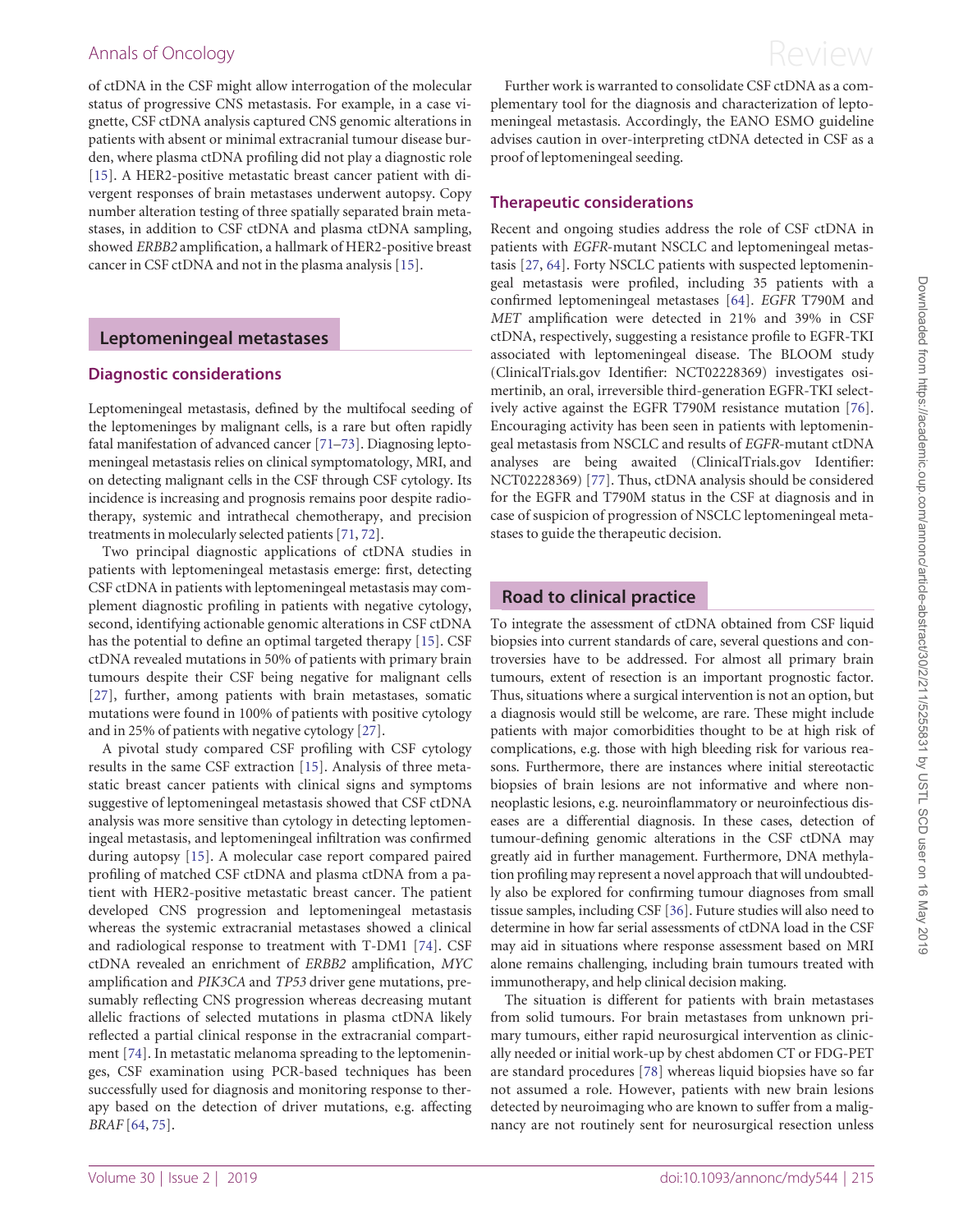# Download from https://academic.oup.com/act/302011152633333122111526333331112012011201201120120120120 Downloaded from https://academic.oup.com/annonc/article-abstract/30/2/211/5255831 by USTL SCD user on 16 May 2019

<span id="page-5-0"></span>this is thought to be in the best interest of the patient, e.g. because there are concerns regarding the validity of the radiological diagnosis, or because the patient is neurologically symptomatic. In such circumstances, notably with tumours with targetable lesions or in patients pre-exposed to chemotherapy or targeted therapy, it may be of major interest to ascertain whether the molecular tumour profile has changed, to select the most appropriate treatment. In such scenarios molecular tumour profiling from ctDNA from the CSF could become most valuable.

Similar considerations apply to patients with known leptomeningeal metastases, and targeted treatments are available for the major primary tumours associated with leptomeningeal metastasis: lung cancer, and breast cancer, and melanoma. The role of ctDNA in the CSF remains controversial if neither MRI nor routine CSF studies suggest the presence of leptomeningeal metastasis. In such situations, it can at present not be clarified whether ctDNA detected in the CSF signifies leptomeningeal tumour cell seeding. Thus, further studies are required to show that ctDNA in the CSF alone may justify treatment directed against leptomeningeal metastasis [[79\]](#page-7-0). However, the identification of the EGFR mutation or T790M in the CSF of patients with CNS metastases help guide the therapeutic decision in NSCLC patients.

Regarding the current data, ctDNA should be explored for the diagnosis and in case of suspicion of progression of leptomeningeal metastases. CSF and plasma ctDNA should be evaluated in parallel.

# Current limitations

Current data on ctDNA are mainly reported in small cohorts of patients, including sometimes different primary tumours. Analyses of large cohorts of patients should be carried out. Technical issues such as the potential blood contamination in the CSF sample or the minimum time interval between surgery and CSF analysis for ctDNA have to be evaluated. Confirmation studies are needed to validate the role of ctDNA analysis for the diagnosis and follow-up of patients. Importantly, the feasibility of the CSF analysis in patients with brain tumours have to be considered when the lumbar puncture is contra-indicated due to risk of herniation related to the presentation of the space-occupying CNS tumours, or abnormal coagulation.

# **Discussion**

# Conclusions and future perspectives

Increasing understanding of the genomic and epigenomic characteristics of primary brain tumours and brain and leptomeningeal metastases has uncovered the extraordinary complexity of these tumours [4, [48](#page-6-0), [80](#page-7-0), [81\]](#page-7-0). Nevertheless, identifying biomarkers to assist in the diagnosis, prognosis, prediction of targeted therapy responses, serial monitoring and mechanisms of therapy resistance for patients with CNS malignancies [[80\]](#page-7-0) remains challenging, in part because of difficulties in accessing CNS tumour-derived tissue.

CNS malignancies demonstrate considerable spatial and temporal intra-tumour and inter-tumour heterogeneity. For patients with primary brain tumours or with brain metastases, identifying and monitoring brain-specific characteristics through CSF ctDNA may expedite the design of targeted therapies. Yet, no liquid circulating biomarkers have been validated and integrated into clinical practice for primary brain tumours or brain metastases. CSF ctDNA is a promising instrument to evaluate CNS malignancies in real-time and guide therapeutic management of patients.

The treatment of human cancer has shifted towards a precision medicine paradigm, in which the selection of a targeted therapy will rely upon the genetic anomalies in individual patients. We predict that characterising brain tumours will be feasible using CSF ctDNA in the near future. In addition, combining plasma ctDNA with CSF ctDNA, morphological analyses and imaging methods would ideally be complementary for patients with brain metastases and systemic disseminated disease. Thus, liquid biopsy approaches based on CSF are opening new avenues for the better managing of brain cancer patients.

# Funding

The authors acknowledge Asociación Española contra el Cáncer (JS, LDMA), Fondo de Investigación Sanitaria (FIS) Instituto de Salud Carlos III grant (PI16/01278) (JS), and the FERO -EDM support-, LaCaixa and Cellex foundations (JS, LDMA). Fondazione Piemontese per la Ricerca sul Cancro-ONLUS 5 per mille 2011 e 2014 Ministero della Salute (AB). H2020 grant agreement no. 635342-2 MoTriColor (AB) and AIRC IG no. 17707 (AB). AIRC Special Program 5 per mille metastases project no. 21091.

# **Disclosure**

All authors have declared no conflicts of interest.

# References

- [1.](#page-0-0) Owen S, Souhami L. The management of brain metastases in non-small cell lung cancer. Front Oncol 2014; 4: 248.
- [2.](#page-0-0) Ferguson SD, Wagner KM, Prabhu SS et al. Neurosurgical management of brain metastases. Clin Exp Metastasis 2017; 34: 377–389.
- [3.](#page-1-0) Johnson BE, Mazor T, Hong C et al. Mutational analysis reveals the origin and therapy-driven evolution of recurrent glioma. Science 2014; 343(6167): 189–193.
- [4.](#page-1-0) Brastianos PK, Carter SL, Santagata S et al. Genomic characterization of brain metastases reveals branched evolution and potential therapeutic targets. Cancer Discov 2015; 5(11): 1164–1177.
- 5. Best MG, Sol N, Zijl S et al. Liquid biopsies in patients with diffuse glioma. Acta Neuropathol 2015; 129(6): 849–865.
- 6. De Mattos-Arruda L, Cortes J, Santarpia L et al. Circulating tumour cells and cell-free DNA as tools for managing breast cancer. Nat Rev Clin Oncol 2013; 10(7): 377–389.
- 7. Murtaza M, Dawson SJ, Tsui DW et al. Non-invasive analysis of acquired resistance to cancer therapy by sequencing of plasma DNA. Nature 2013; 497(7447): 108–112.
- [8.](#page-1-0) Bettegowda C, Sausen M, Leary RJ et al. Detection of circulating tumor DNA in early- and late-stage human malignancies. Sci Transl Med 2014; 6: 224ra224.
- 9. Siravegna G, Mussolin B, Buscarino M et al. Clonal evolution and resistance to EGFR blockade in the blood of colorectal cancer patients. Nat Med 2015; 21(7): 827.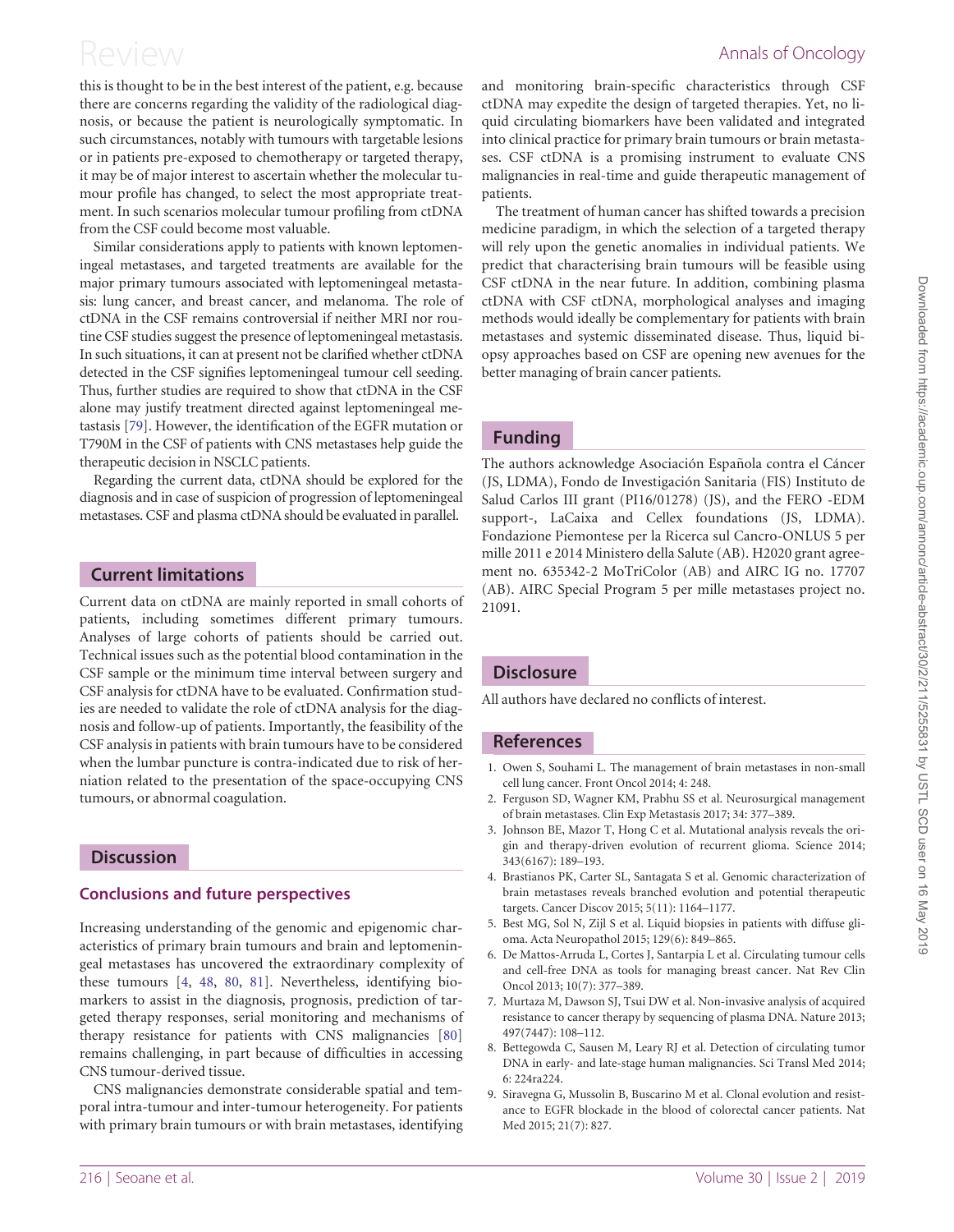- [10](#page-1-0). Phallen J, Sausen M, Adleff V et al. Direct detection of early-stage cancers using circulating tumor DNA. Sci Transl Med 2017; 9: 403.
- 11. Alix-Panabieres C, Pantel K. Clinical applications of circulating tumor cells and circulating tumor DNA as liquid biopsy. Cancer Discov 2016; 6(5): 479–491.
- 12. Siravegna G, Marsoni S, Siena S, Bardelli A. Integrating liquid biopsies into the management of cancer. Nat Rev Clin Oncol 2017; 14(9): 531–548.
- 13. Lavon I, Refael M, Zelikovitch B et al. Serum DNA can define tumorspecific genetic and epigenetic markers in gliomas of various grades. Neuro Oncol 2010; 12(2): 173–180.
- 14. Chen WW, Balaj L, Liau LM et al. BEAMing and droplet digital PCR analysis of mutant IDH1 mRNA in glioma patient serum and cerebrospinal fluid extracellular vesicles. Mol Ther Nucleic Acids 2013; 2: e109.
- [15](#page-1-0). De Mattos-Arruda L, Mayor R, Ng CK et al. Cerebrospinal fluid-derived circulating tumour DNA better represents the genomic alterations of brain tumours than plasma. Nat Commun 2015; 6: 8839.
- 16. Boisselier B, Gallego Perez-Larraya J, Rossetto M et al. Detection of IDH1 mutation in the plasma of patients with glioma. Neurology 2012; 79(16): 1693–1698.
- [17](#page-1-0). Ghersi-Egea JF, Strazielle N, Catala M et al. Molecular anatomy and functions of the choroidal blood-cerebrospinal fluid barrier in health and disease. Acta Neuropathol 2018; 135(3): 337–361.
- [18](#page-1-0). Redzic Z. Molecular biology of the blood-brain and the bloodcerebrospinal fluid barriers: similarities and differences. Fluids Barriers  $CNS$  2011:  $8(1):$  3.
- 19. Schmitt-Graff A, Hummel M, Anagnostopoulos I et al. [Primary brain lymphoma in acquired immunodeficiency syndrome. Immunophenotype and molecular pathologic characterization in stereotactic biopsy, autopsy and cerebrospinal fluid cytology]. Pathologe 1995; 16: 75–80.
- 20. Rhodes CH, Honsinger C, Sorenson GD. PCR-detection of tumorderived p53 DNA in cerebrospinal fluid. Am J Clin Pathol 1995; 103(4): 404–408.
- 21. Swinkels DW, de Kok JB, Hanselaar A et al. Early detection of leptomeningeal metastasis by PCR examination of tumor-derived K-ras DNA in cerebrospinal fluid. Clin Chem 2000; 46(1): 132–133.
- 22. Shi W, Lv C, Qi J et al. Prognostic value of free DNA quantification in serum and cerebrospinal fluid in glioma patients. J Mol Neurosci 2012; 46(3): 470–475.
- 23. Yang H, Cai L, Zhang Y et al. Sensitive detection of EGFR mutations in cerebrospinal fluid from lung adenocarcinoma patients with brain metastases. J Mol Diagn 2014; 16(5): 558–563.
- 24. Touat M, Duran-Pena A, Alentorn A et al. Emerging circulating biomarkers in glioblastoma: promises and challenges. Expert Rev Mol Diagn 2015; 15(10): 1311–1323.
- [25](#page-2-0). Pan W, Gu W, Nagpal S et al. Brain tumor mutations detected in cerebral spinal fluid. Clin Chem 2015; 61(3): 514–522.
- [26](#page-1-0). Wang Y, Springer S, Zhang M et al. Detection of tumor-derived DNA in cerebrospinal fluid of patients with primary tumors of the brain and spinal cord. Proc Natl Acad Sci USA 2015; 112(31): 9704–9709.
- [27](#page-1-0). Pentsova EI, Shah RH, Tang J et al. Evaluating cancer of the central nervous system through next-generation sequencing of cerebrospinal fluid. J Clin Oncol 2016; 34(20): 2404–2415.
- [28](#page-1-0). Martinez-Ricarte F, Mayor R, Martinez-Saez E et al. Molecular diagnosis of diffuse gliomas through sequencing of cell-free circulating tumor DNA from cerebrospinal fluid. Clin Cancer Res 2018; 24: 2812–2819.
- [29](#page-2-0). Mouliere F, Mair R, Chandrananda D et al. Detection of cell-free DNA fragmentation and copy number alterations in cerebrospinal fluid from glioma patients. EMBO Mol Med 2018; 10: 12.
- 30. Stupp R, Mason WP, van den Bent MJ et al. Radiotherapy plus concomitant and adjuvant temozolomide for glioblastoma. N Engl J Med 2005; 352(10): 987–996.
- 31. Furnari FB, Fenton T, Bachoo RM et al. Malignant astrocytic glioma: genetics, biology, and paths to treatment. Genes Dev 2007; 21(21): 2683–2710.
- 32. Omuro A, DeAngelis LM. Glioblastoma and other malignant gliomas: a clinical review. JAMA 2013; 310(17): 1842–1850.
- 33. Sottoriva A, Spiteri I, Piccirillo SG et al. Intratumor heterogeneity in human glioblastoma reflects cancer evolutionary dynamics. Proc Natl Acad Sci USA 2013; 110(10): 4009–4014.
- 34. Cancer Genome Atlas Research Network, Brat DJ, Verhaak RG et al. Comprehensive, integrative genomic analysis of diffuse lower-grade gliomas. N Engl J Med 2015; 372: 2481–2498.
- 35. Ceccarelli M, Barthel FP, Malta TM et al. Molecular profiling reveals biologically discrete subsets and pathways of progression in diffuse glioma. Cell 2016; 164(3): 550–563.
- [36.](#page-4-0) Capper D, Jones DTW, Sill M et al. DNA methylation-based classification of central nervous system tumours. Nature 2018; 555(7697): 469–474.
- [37.](#page-1-0) Juratli TA, Stasik S, Zolal A et al. TERT promoter mutation detection in cell-free tumor-derived DNA in patients with IDH wild-type glioblastomas: a pilot prospective study. Clin Cancer Res 2018; 24(21): 5282–5291.
- [38.](#page-1-0) Weller M, van den Bent M, Tonn JC et al. European Association for Neuro-Oncology (EANO) guideline on the diagnosis and treatment of adult astrocytic and oligodendroglial gliomas. Lancet Oncol 2017; 18(6): e315–e329.
- [39.](#page-1-0) Wang Z, Jiang W, Wang Y et al. MGMT promoter methylation in serum and cerebrospinal fluid as a tumor-specific biomarker of glioma. Biomed Rep 2015; 3(4): 543–548.
- [40.](#page-1-0) Figueroa JM, Skog J, Akers J et al. Detection of wild-type EGFR amplification and EGFRvIII mutation in CSF-derived extracellular vesicles of glioblastoma patients. Neuro Oncol 2017; 19(11): 1494–1502.
- 41. Tabouret E, Chinot O, Metellus P et al. Recent trends in epidemiology of brain metastases: an overview. Anticancer Res 2012; 32(11): 4655–4662.
- 42. Taillibert S, Le Rhun E. [Epidemiology of brain metastases]. Cancer Radiother 2015; 19(1): 3–9.
- 43. Stelzer KJ. Epidemiology and prognosis of brain metastases. Surg Neurol Int 2013; 4(Suppl 4): S192–S202.
- [44.](#page-3-0) Paik PK, Shen R, Won H et al. Next-generation sequencing of stage IV squamous cell lung cancers reveals an association of PI3K aberrations and evidence of clonal heterogeneity in patients with brain metastases. Cancer Discov 2015; 5(6): 610–621.
- [45.](#page-3-0) Chen G, Chakravarti N, Aardalen K et al. Molecular profiling of patientmatched brain and extracranial melanoma metastases implicates the PI3K pathway as a therapeutic target. Clin Cancer Res 2014; 20(21): 5537–5546.
- 46. Rochet NM, Kottschade LA, Markovic SN. Vemurafenib for melanoma metastases to the brain. N Engl J Med 2011; 365(25): 2439–2441.
- 47. Welsh JW, Komaki R, Amini A et al. Phase II trial of erlotinib plus concurrent whole-brain radiation therapy for patients with brain metastases from non-small-cell lung cancer. J Clin Oncol 2013; 31(7): 895–902.
- [48.](#page-5-0) Seoane J, De Mattos-Arruda L. Brain metastasis: new opportunities to tackle therapeutic resistance. Mol Oncol 2014; 8(6): 1120–1131.
- [49.](#page-3-0) Long GV, Trefzer U, Davies MA et al. Dabrafenib in patients with Val600Glu or Val600Lys BRAF-mutant melanoma metastatic to the brain (BREAK-MB): a multicentre, open-label, phase 2 trial. Lancet Oncol 2012; 13(11): 1087–1095.
- [50.](#page-3-0) Margolin K, Ernstoff MS, Hamid O et al. Ipilimumab in patients with melanoma and brain metastases: an open-label, phase 2 trial. Lancet Oncol 2012; 13(5): 459–465.
- [51.](#page-3-0) Lin NU, Dieras V, Paul D et al. Multicenter phase II study of lapatinib in patients with brain metastases from HER2-positive breast cancer. Clin Cancer Res 2009; 15(4): 1452–1459.
- [52.](#page-3-0) Bachelot T, Romieu G, Campone M et al. Lapatinib plus capecitabine in patients with previously untreated brain metastases from HER2-positive metastatic breast cancer (LANDSCAPE): a single-group phase 2 study. Lancet Oncol 2013; 14(1): 64–71.
- 53. Gadgeel SM, Gandhi L, Riely GJ et al. Safety and activity of alectinib against systemic disease and brain metastases in patients with crizotinibresistant ALK-rearranged non-small-cell lung cancer (AF-002JG): results from the dose-finding portion of a phase 1/2 study. Lancet Oncol 2014; 15(10): 1119–1128.

<span id="page-6-0"></span>Annals of Oncology  $\mathsf{Review}$